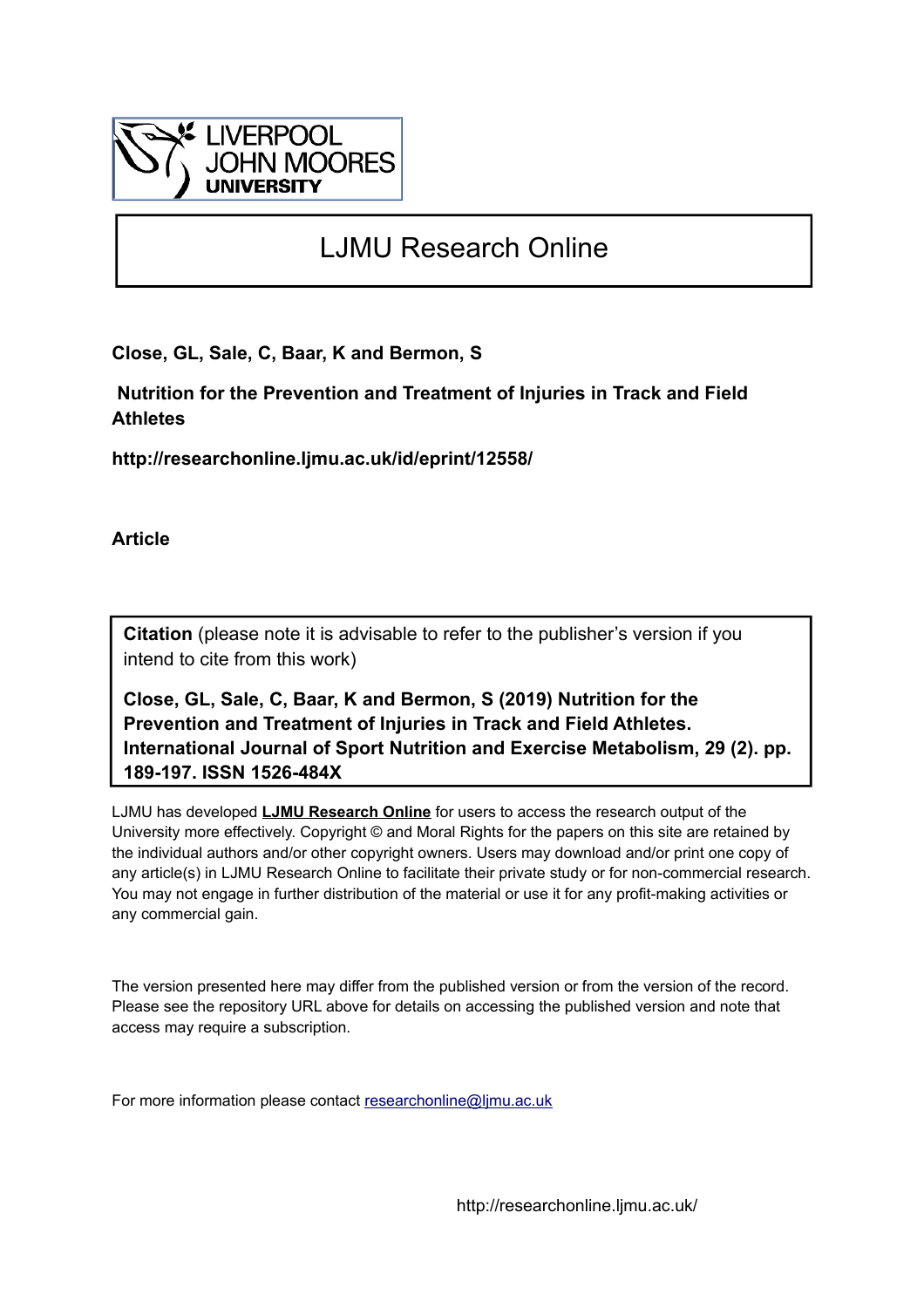# Nutrition for the Prevention and Treatment of Injuries in Track and Field Athletes

Graeme L. Close Liverpool John Moores University

Craig Sale Nottingham Trent University

Keith Baar University of California

Stephane Bermon Université Côte d'Azur

Injuries are an inevitable consequence of athletic performance with most athletes sustaining one or more during their athletic careers. As many as one in 12 athletes incur an injury during international competitions, many of which result in time lost from training and competition. Injuries to skeletal muscle account for over 40% of all injuries, with the lower leg being the predominant site of injury. Other common injuries include fractures, especially stress fractures in athletes with low energy availability, and injuries to tendons and ligaments, especially those involved in high-impact sports, such as jumping. Given the high prevalence of injury, it is not surprising that there has been a great deal of interest in factors that may reduce the risk of injury, or decrease the recovery time if an injury should occur: One of the main variables explored is nutrition. This review investigates the evidence around various nutrition strategies, including macro- and micronutrients, as well as total energy intake, to reduce the risk of injury and improve recovery time, focusing upon injuries to skeletal muscle, bone, tendons, and ligaments.

Keywords: athletics, collagen, epidemiology, protein

In athletics, the epidemiology of injuries occurring before or during an international elite competition has been extensively described ([Edouard et al., 2015,](#page-7-0) [2016;](#page-7-0) [Feddermann-Demont](#page-7-0) [et al., 2014](#page-7-0)). Unfortunately, there is less accurate information available when it comes to injuries occurring during training (out of competition) periods and/or in subelite or recreational athletes. In elite track and field athletes, there were approximately 81 injuries per 1,000 athletes registered to a World Championship [\(Feddermann-Demont et al., 2014\)](#page-7-0), in other words, approximately one in 12 registered athletes will incur injury during International Athletics Championships. This is important since approximately half of these injuries will result in a time loss and absence from sports, including both training and competing [\(Feddermann-](#page-7-0)[Demont et al., 2014](#page-7-0)). Among these injuries, skeletal muscle is the principal type, accounting for 40.9% of all recorded injuries [\(Edouard et al., 2016\)](#page-7-0), with 58% of these injuries resulting in time loss during the International Athletics Championships between 2007 and 2015. Hamstring injury is by far the most frequent injury (approximately 17%), and it is more frequent (relative risk: 1.94) in male athletes than in female athletes. These hamstring injuries are more frequently described in sprinters, whereas overuse injuries of

Close is with the Research Institute for Sport and Exercise Sciences, Liverpool John Moores University, Liverpool, United Kingdom. Sale is with Musculoskeletal Physiology Research Group, Sport, Health and Performance Enhancement Research Centre, School of Science and Technology, Nottingham Trent University, Nottingham, United Kingdom. Baar is with the Dept. of Neurobiology, Physiology, and Behavior, University of California, Davis, CA; and Dept. of Physiology and Membrane Biology, University of California, Davis, CA. Bermon is with LAM-HESS, Université Côte d'Azur, Nice, France; and Health and Science Dept., International Association of Athletics Federations, Monaco, Principality of Monaco. Close [\(g.l.close@ljmu.ac.uk](mailto:g.l.close@ljmu.ac.uk)) is corresponding author.

the lower legs are more frequently reported in middle-long distance runners and race walkers. Elite female athletes experience more (relative risk: 3.1) stress fracture injuries than male athletes [\(Edouard et al., 2015](#page-7-0)), and this is explained by a higher incidence of Relative Energy Deficiency in Sport Syndrome [\(Mountjoy et al.,](#page-8-0) [2014](#page-8-0)) and the associated reduced calcium absorption, fixation, and bone mineral density in this population.

Preparticipation predictors for Championships injury and illness have been identified ([Timpka et al., 2017\)](#page-9-0). For instance, athletes who reported an illness symptom causing anxiety before the competition were five times more likely to sustain an injury during the championships. Moreover, intensive training camps or tapering periods are often associated with increased stress and altered appetite response and decreased food intakes (both quantitative and qualitative aspects) in power-trained athletes. These findings attest to the important role that anxiety, stress, and their consequences play on the athlete's nutritional status and in the development of an injury during a major competition. Therefore, providing stress management and nutritional interventions as potential preparticipation interventions may reduce the onset of an acute injury is relevant.

Although injuries could be classed as a very likely outcome of sport, it is important to recognize that appropriate nutritional strategies have the ability to reduce the risk of injuries as well as enhance the recovery if an injury should occur. All athletes should engage with a properly qualified nutritionist who will promote a "food first approach" to prevent and treat injuries. Although the main preventative nutritional strategy will be to ensure adequate total energy intake and appropriate dietary intake, there are some supplements that have the potential to help. This review will focus on nutritional strategies to assist with the most common injuries, that is, skeletal muscle, bone, tendon, and ligament. We include a review of the extant literature that has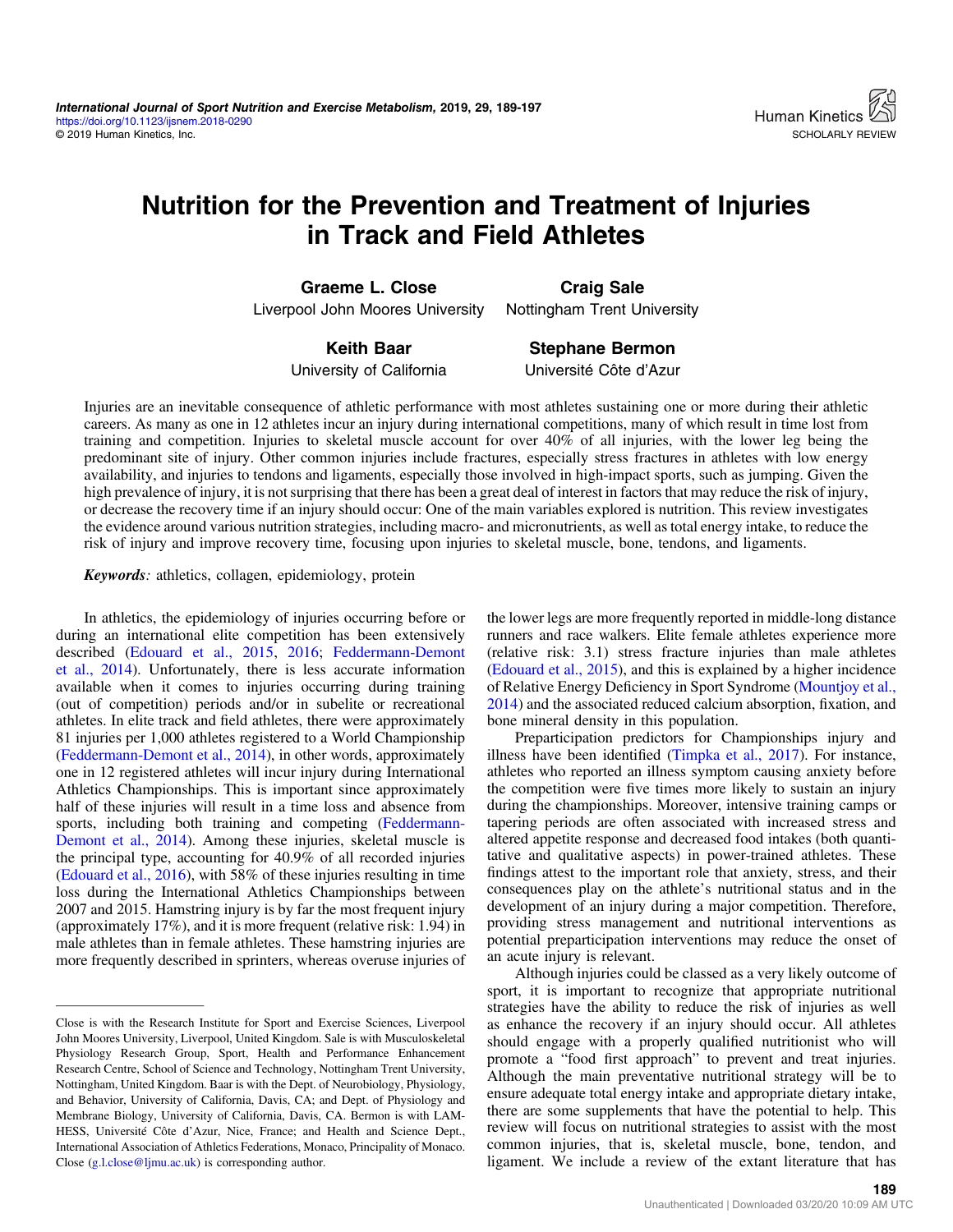looked at nutrition to prevent injuries and increase repair, as well as considering the change in energy requirements during the injury period.

## Nutrition to Prevent and Treat Muscle Injuries

There is limited direct research on nutrition to prevent/treat muscle injuries, with most research originating from laboratory-induced muscle damage to study delayed onset muscle soreness [\(Owens](#page-8-0) [et al., 2019](#page-8-0)). Although such studies provide insights into potential nutritional strategies, it must be stressed that there are substantial differences between delayed onset muscle soreness and a major muscle tear, both in terms of the structural damage, as well as the level of immobilization and unloading that may occur. However, given that there are no published placebo-controlled, randomized control trials on nutrition to prevent or treat muscle injuries following a "true" muscle injury in elite athletes, the laboratoryinduced muscle damage literature currently provides the best evidence base to help guide practice, while, of course, taking into consideration the limitations of this approach. From a nutrition perspective, it is important to consider the potential of nutrition to assist in injury prevention and prevent the loss of lean mass during immobilization, and to consider the change in energy requirements during the injury period along with any strategies that may promote muscle repair.

Given the crucial role of dietary protein in muscle protein turnover, it is not surprising that much attention has been given to dietary protein in the prevention of muscle injuries. It is accepted that the provision of dietary proteins enhances the adaptive processes to both resistance- and endurance-based exercise [\(Phillips &](#page-9-0) [Van Loon, 2011\)](#page-9-0), and it is, therefore, attractive to hypothesize that increasing dietary protein may alleviate markers of muscle damage. However, the evidence to support this hypothesis is, at best, equivocal, with some studies reporting a benefit [\(Buckley et al.,](#page-6-0) [2010](#page-6-0); [Cockburn et al., 2010](#page-7-0); [Nosaka et al., 2006](#page-8-0)), whereas others show no benefit ([Blacker et al., 2010;](#page-6-0) [Wojcik et al., 2001](#page-9-0)), albeit in laboratory-induced muscle damage studies. In a recent systemic review, the balance of the evidence suggested that protein supplements taken acutely, despite increases in protein synthesis and anabolic intracellular signaling, provide no measurable reductions in exercise-induced muscle damage and enhanced recovery of muscle function [\(Pasiakos et al., 2014\)](#page-8-0). This lack of an effect may be explained by the differing time courses between an acute muscle injury and muscle protein turnover, with adaptations to muscle protein turnover being a relatively slow process ([Tipton](#page-9-0) [et al., 2003\)](#page-9-0) compared with the rapid changes that occur following an injury. It can, therefore, be concluded that, given sufficient dietary protein is provided in the general diet of an athlete, additional protein intake will not prevent muscle injury or reduce postexercise muscle soreness. However, to date, this hypothesis has not been fully explored in elite athletes following a true injury and, therefore, case study data may help to provide further insights.

Although additional protein may not prevent a muscle injury, increased dietary protein may be beneficial after an injury both in terms of attenuating muscle atrophy and promoting repair. Limb immobilization reduces resting muscle protein synthesis as well as induces an anabolic resistance to dietary protein ([Wall et al., 2013](#page-9-0)), although, again, it must be stressed that such studies are laboratory based and not following a true injury. This anabolic resistance can be attenuated (although not prevented) through increased dietary

amino acid ingestion [\(Glover et al., 2008](#page-7-0)). It is beyond the scope of this manuscript to fully discuss what is appropriate protein intake for athletes and, for this, the reader is directed to several excellent reviews (e.g., [Morton et al., 2018;](#page-8-0) [Phillips, 2012;](#page-9-0) [Stokes et al.,](#page-9-0) [2018](#page-9-0); [Tipton & Phillips, 2013](#page-9-0)). Contrary to popular belief, athletes engaged in whole-body resistance training are likely to benefit from more than the often cited 20 g of protein per meal, with recent research suggesting 40 g of protein may be a more optimum feeding strategy [\(Macnaughton et al., 2016\)](#page-8-0). Protein intake should be equally distributed throughout the day, something that many elite athletes fail to achieve [\(Gillen et al., 2017](#page-7-0)), with many athletes consuming the majority of their protein in their evening meal, with less consumed at breakfast and lunch. In terms of an absolute amount of protein per day, increasing protein to 2.3 g/kg body mass reduces the loss of lean body mass (LBM) during reduced calorie intake ([Mettler et al., 2010](#page-8-0)), a strategy that could also prove useful for the injured athlete. Taken together, despite the limitations of the current literature base, injured athletes may benefit from increasing their protein intake to overcome the immobilization-induced anabolic resistance as well as helping to attenuate the associated losses of lean muscle mass documented in injured athletes [\(Milsom](#page-8-0) [et al., 2014\)](#page-8-0).

After a muscle injury, it is likely that athletic activities are reduced, if not stopped completely, to allow the muscle to recover, although some training in the noninjured limbs will likely continue. This reduction in activity results in reduced energy expenditure, which consequently requires a reduction in energy intake to prevent unwanted gains in body fat. Given that many athletes periodize their carbohydrate intake, that is, increase their carbohydrate intake during hard training days while limiting them during light training or rest days, it seems appropriate that during inactivity, carbohydrate intake may need to be reduced [\(Impey et al., 2018\)](#page-7-0). It should be stressed, however, that the magnitude of the reduction in energy intake may not be as drastic as expected given that the healing process has been shown to result in substantial increases in energy expenditure (Frankenfi[eld, 2006](#page-7-0)), whereas the energetic cost of using crutches is much greater than that of walking [\(Waters et al.,](#page-9-0) [1987](#page-9-0)). Moreover, it is common practice for athletes to perform some form of exercise in the noninjured limb(s) while injured to maintain strength and fitness. It is, therefore, crucial that athletes do not reduce nutrition, that is, under fuel at the recovery stage through being too focused upon not gaining body fat; thus, careful planning is needed to manage the magnitude of energy restriction during this crucial recovery period. One thing that is generally accepted is that, when reducing energy intake, macronutrients should not be cut evenly as maintaining a high-protein intake will be essential to attenuate loss of lean muscle mass.

Poor attention has been paid to dietary lipids in the prevention of musculoskeletal injuries. In this context, mainly omega-3 polyunsaturated fatty acids (n-3 PUFA) have been studied because of their anti-inflammatory properties. Many studies have investigated the effects of n-3 PUFA supplementation on the loss of muscle function and inflammation following exercise-induced muscle damage, with the balance of the literature suggesting some degree of benefit (e.g., [DiLorenzo et al., 2014](#page-7-0); [Marques et al., 2015](#page-8-0)). These supplements should be taken for a minimum of 2 weeks with 5 g/day of fish oil capsules (providing 3,500-mg eicosapentaenoic acid and 900-mg docosahexaenoic acid) to permit detectable increases in muscle n-3 PUFA lipid composition ([McGlory](#page-8-0) [et al., 2014](#page-8-0)). This level of n-3 PUFA supplementation is far in excess of what would be consumed in a typical diet and much greater than most suggested supplement regimes. Given that it is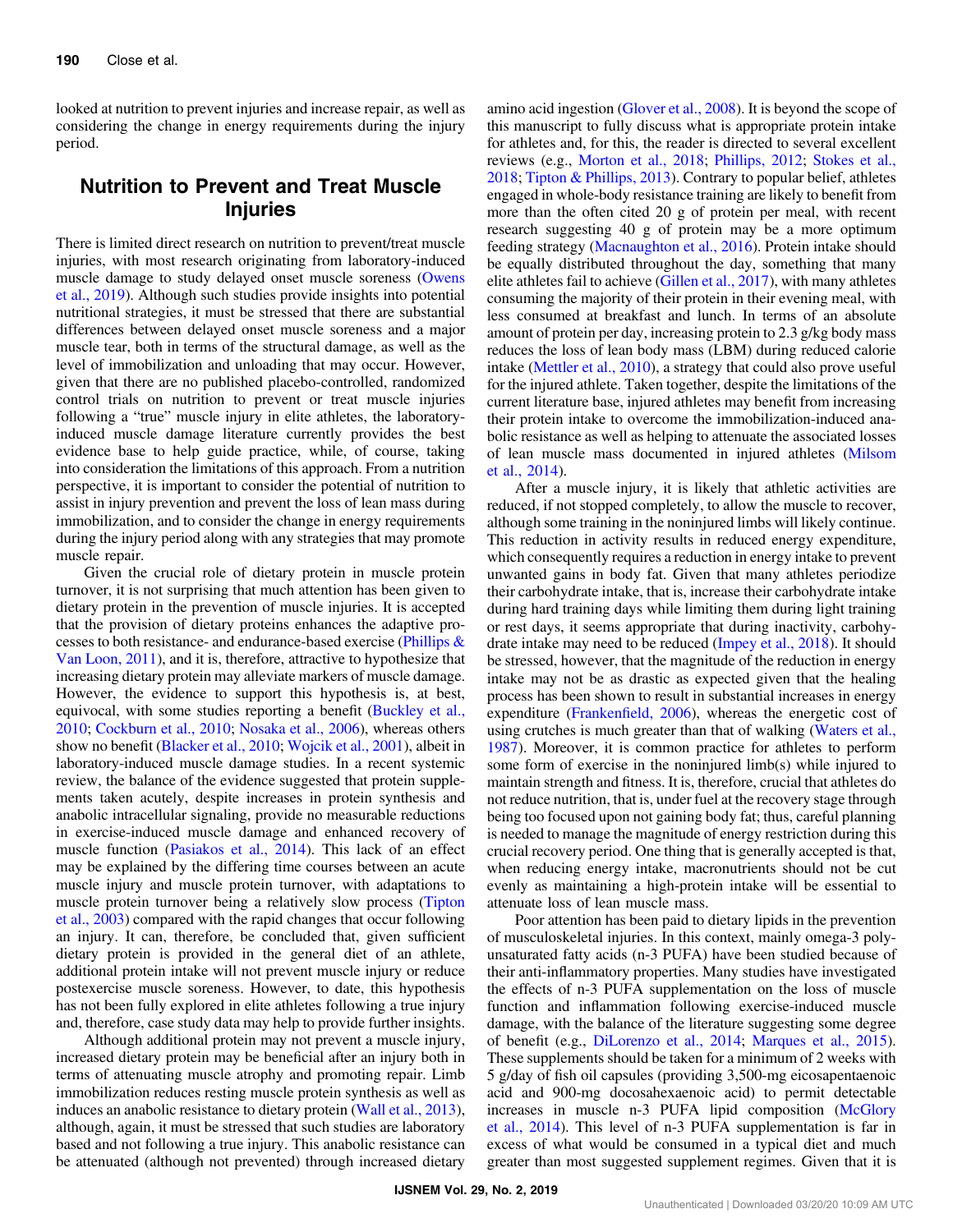not possible to predict when an injury may occur, it could be suggested that athletes should take n-3 PUFA supplements on a regular basis; however, the long-term daily dose requires further investigation. Again, however, relying on findings from the exercise-induced muscle damage model to rule on a benefit of n-3 PUFA in macroscopic muscle injury prevention or recovery is speculative at this stage.

There are a number of other nutrients that have some rationale for supplementation to reduce the magnitude of muscle tissue injury and/or promote healing. Many of these nutrition strategies are claimed to work through either acting as an antioxidant or through a reduction in inflammation. In reality, unless there is a dietary deficiency, the vast majority of nutritional interventions have limited research to support such claims. Some of the most frequently studied and supplemented micronutrients to help with skeletal muscle injury are summarized in Table 1.

Finally, consideration must be given to the balance between muscle recovery and muscle adaptation. There is growing evidence that nutritional strategies that may assist with muscle recovery, such as anti-inflammatory and antioxidant strategies, may attenuate skeletal muscle adaptions ([Owens et al., 2019](#page-8-0)). It would, therefore, be prudent to differentiate between an injury that requires time lost from the sport and typical exercise-induced muscle soreness when it comes to implementing a nutritional recovery strategy. Where adaptation comes before recovery, for example, in a preseason training phase, the best nutritional advice may simply to follow a regular diet and allow adaptations to occur naturally.

## Nutrition to Prevent and Treat Bone Injuries

Stress fractures are common bone injuries suffered by athletes that have a different etiology than contact fractures, which also have a frequent occurrence, particularly in contact sports. Stress fractures are overuse injuries of the bone that are caused by the rhythmic and repeated application of mechanical loading in a subthreshold manner ([McBryde, 1985](#page-8-0)). Given this, athletes involved in highvolume, high-intensity training, where the individual is body weight loaded, are particularly susceptible to developing a stress fracture ([Fredericson et al., 2007\)](#page-7-0), and training time lost can be significant [\(Ranson et al., 2010](#page-9-0)). The pathophysiology of stress fracture injuries is complex and not completely understood [\(Bennell et al., 1999\)](#page-6-0), but some studies have suggested that nutritional inadequacies could be considered a risk factor ([Moran](#page-8-0) [et al., 2012\)](#page-8-0). That said, there is little direct information relating to the role of diet and nutrition in either the prevention or recovery from bone injuries, such as stress fractures. As such, the completion of this article requires some extrapolation from the information relating to the effects of diet and nutrition on bone health in general.

Palacios ([2006\)](#page-8-0) provides a brief summary of some of the key nutrients for bone health, which include an adequate supply of calcium, protein, magnesium, phosphorus, vitamin D, potassium, and fluoride to directly support bone formation. Other nutrients important to support bone tissue include manganese, copper, boron, iron, zinc, vitamin A, vitamin K, vitamin C, and the B vitamins. Silicon might also be added to this list of key nutrients for bone health. Given this, the consumption of dairy, fruits, and vegetables (particularly of the green leafy kind) are likely to be useful sources of the main nutrients that support bone health.

Of the more specific issues for the athlete, undoubtedly the biggest factor is the avoidance of low energy availability, which is essential to avoid negative consequences for bone [\(Papageorgiou](#page-8-0) [et al., 2018a](#page-8-0), [2018b](#page-8-0)). Ihle and Loucks [\(2004](#page-7-0)) were among the first to demonstrate this, showing that bone formation was reduced at an energy availability (EA) of 30 kcal⋅kg LBM<sup>-1</sup>⋅day<sup>-1</sup>. More severe reductions in energy availability to 10 kcal·kg  $\text{LBM}^{-1}$ -day<sup>-1</sup> had the effect of both reducing bone formation and increasing bone resorption, likely initiating a dual negative effect on the bone. This seems like a serious problem, particularly if continued over time, given that some amenorrheic athletes have been reported to have energy availabilities of ∼16 kcal·kg LBM<sup>-1</sup>·day<sup>-1</sup> [\(Thong et al.,](#page-9-0) [2000](#page-9-0)). Two studies from our own research group have used this level of energy availability and shown that 5 days of low EA

| <b>Micronutrient</b> | Rationale for supplement                                                                                                                                                                                                                                                                                                                                                      | <b>Suggested dose</b>                                                                                                                                                   | Key research                                                                 |
|----------------------|-------------------------------------------------------------------------------------------------------------------------------------------------------------------------------------------------------------------------------------------------------------------------------------------------------------------------------------------------------------------------------|-------------------------------------------------------------------------------------------------------------------------------------------------------------------------|------------------------------------------------------------------------------|
| Vitamin D            | It is well established that many athletes are vitamin D deficient due<br>to a lack of sunlight exposure. Emerging evidence suggests that<br>vitamin D deficiencies can impair muscle regeneration following<br>damaging exercise both in vitro and in vivo.                                                                                                                   | 2,000–4,000 IU $D_3$ taken daily<br>during the winter months to<br>ensure serum $25(OH)D$ is greater<br>than 75 nmol/L with sensible sun<br>exposure in the summer.     | Owens et al. $(2015,$<br>2018)                                               |
| Vitamins C and E     | It has been claimed that increased free radical production increases<br>the magnitude of muscle damage following exercise and, therefore,<br>supplements with vitamins C and E could increase recovery time.<br>Literature, however, indicates that vitamins C and E have limited<br>ability to attenuate muscle damage or promote recovery.                                  | No need for additional<br>supplementation.                                                                                                                              | Close et al. $(2005)$ ;<br>Cobley et al. $(2015)$ ;<br>Owens et al. $(2019)$ |
| Polyphenols          | It is claimed that polyphenols may attenuate muscle damage caused<br>by inflammation and increase free radical production. Montmorency<br>cherries ( <i>Prunus cerasus</i> ) are suggested to help improve rate of<br>muscle function recovery after damage as well as reduce muscle<br>soreness and inflammation, especially in athletes consuming a low<br>polyphenol diet. | A diet rich in polyphenols (fruit<br>and vegetables) may be the best<br>strategy to augment recovery<br>from damaging exercise rather<br>than specific supplementation. | Bell et al. $(2015)$ ;<br>Peeling et al. $(2018)$                            |
| Creatine             | Creatine monohydrate is one of the most widely used supplements to<br>support gains in strength and lean mass. Supplementation has been<br>shown to attenuate loss of upper arm muscle mass and strength<br>during limb immobilization, as well as increase muscle hypertrophy<br>following lower leg immobilization.                                                         | 20 g/day for 5 days followed by<br>5 g/day thereafter.                                                                                                                  | Hespel et al. $(2001)$ ;<br>Johnston et al.<br>(2009)                        |

Table 1 Nutritional Strategies Claimed to Help With Skeletal Muscle Injuries in Athletes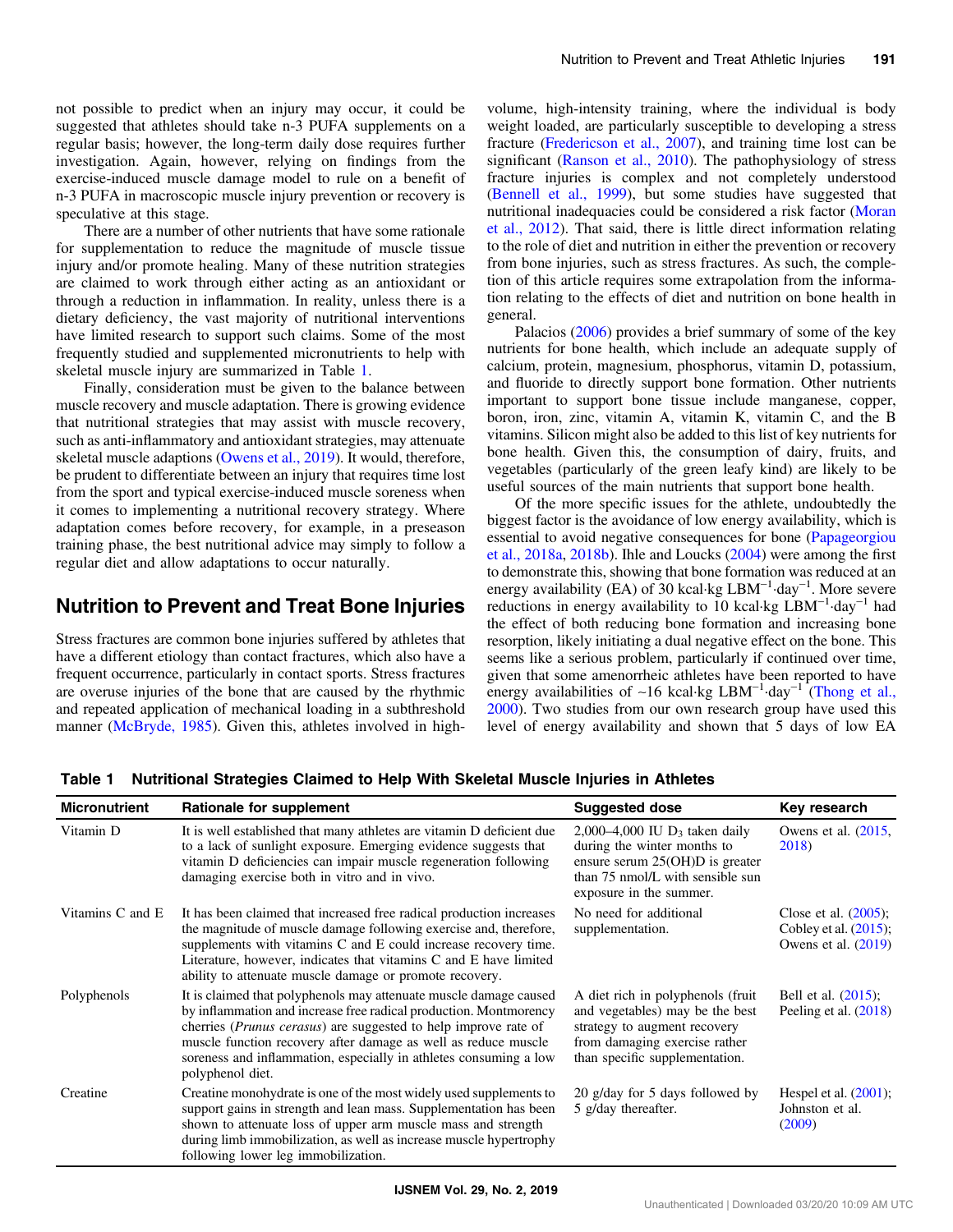(15 kcal·kg  $LBM^{-1}$ ·day<sup>-1</sup>) decreased bone formation and increased bone resorption in women, but not in men (although some men were affected; [Papageorgiou et al., 2017\)](#page-8-0). In athletes, this poses the question of whether the effect of low energy availability on bone is a result of dietary restriction or high exercise energy expenditures. Recently, the effects of 3 days low energy availability (at 15 kcal·kg LBM−<sup>1</sup> ·day−<sup>1</sup> ) achieved by diet or exercise on bone turnover markers in active, eumenorrheic women were examined [\(Papageorgiou et al., 2018b](#page-8-0)). Low EA achieved through inadequate dietary energy intake resulted in decreased bone formation but no change in bone resorption, whereas low EA achieved through exercise did not significantly influence bone metabolism, highlighting the importance of adequate dietary intakes for the athlete.

Evidence of the impact of low energy availability on bone health, particularly in female athletes, comes from the many studies relating to both the Female Athlete Triad [\(Nattiv et al., 2007\)](#page-8-0) and Relative Energy Deficiency in Sport Syndromes ([Mountjoy et al.,](#page-8-0) [2014](#page-8-0)), with the latter also suggesting that this might also be an issue for male athletes. A thorough review of these syndromes is beyond the scope of the current article; however, those interested are advised to make use of the existing literature base on this topic. Maintaining an energy availability of 45 kcal·kg LBM−<sup>1</sup> ·day−<sup>1</sup> over time is likely to be important in optimizing bone health in the athlete and, potentially, in helping to protect the bone against the development of bone injuries. That said, this is likely to be an unrealistic target for many athlete groups, particularly the endurance athlete (e.g., road cyclist, marathon runner or triathlete), whose energy expenditure during training is likely to be high, with a training schedule that limits the amount of time available for fueling. This target may also be difficult to achieve in youth athletes who have limited time to fuel given the combined demands of school and training. In addition, a calorie deficit is often considered to drive the endurance phenotype in these athletes, meaning that work is needed to identify the threshold of energy availability above which there are little or no negative implications for the bone. However, a recent case study on an elite female endurance athlete over a 9-year period demonstrated that it is possible to train slightly over optimal race weight and maintain sufficient energy availability for most of the year, and then reduce calorie intake to achieve race weight at specific times in the year [\(Stellingwerff,](#page-9-0) [2018](#page-9-0)). This may be the ideal strategy to allow athletes to race at their ideal weight, train at times with low energy availability to drive the endurance phenotype, but not be in a dangerously low energy availability all year round.

Moran et al. [\(2012\)](#page-8-0) collected dietary intake data from military recruits at the start and end of basic training using food frequency questionnaires and compared the dietary intakes of the recruits who suffered a stress fracture  $(n = 12)$  with those who did not  $(n = 62)$ . The development of stress fractures was associated with preexisting dietary deficiencies, not only in vitamin D and calcium, but also in carbohydrate intake. Although a small-scale association study, these data provide some indication of potential dietary risk factors for stress fracture injury. Miller et al. [\(2016](#page-8-0)) also demonstrated an increased risk of stress fracture in athletes with low vitamin D status, as assessed by circulating 25(OH)D3. Similarly, other groups have shown a link between calcium intake and both bone mineral density [\(Myburgh et al., 1990](#page-8-0)) and stress fracture risk ([Nieves et al., 2010](#page-8-0)) in athletes. Conversely, improving vitamin D and calcium status with 800 IU/day vitamin D and 2,000 mg of calcium supplementation has been shown to reduce the risk of developing a stress fracture in military recruits ([Lappe et al.,](#page-7-0) [2008](#page-7-0)). Despite these initially encouraging findings, there remain

relatively few prospective studies evaluating the optimal calcium and vitamin D intake in athletes relating to either (a) stress fracture prevention or (b) bone healing. For a more comprehensive review of this area, readers are directed toward a recent review by Fischer et al. ([2018\)](#page-7-0).

One further consideration that might need to be made with regard to the calcium intake of endurance athletes (and possibly weight classification athletes practicing dehydration strategies to make weight) is the amount of dermal calcium loss over time. Although the amount of dermal calcium lost with short-term exercise is unlikely to be that important in some endurance athletes performing prolonged exercise bouts or multiple sessions per day (e.g., triathletes), this could become an issue. Under these circumstances, athletes should consider either a high-calcium preexercise meal containing ∼1,300 mg of calcium [\(Haakonssen et al., 2015\)](#page-7-0) or a 1,000-mg calcium supplement ([Barry et al., 2011](#page-6-0)), both of which have been shown to limit disturbances to calcium homeostasis and, potentially, the bone metabolic response to subsequent exercise.

Athletes are generally advised to consume more protein than the recommended daily allowance of 0.8 g⋅kg  $BM^{-1}$  day<sup>-1</sup>, with many athletes consuming 2–3 times this amount. Protein is a key constituent of the bone's structure, making up a substantial proportion of its mass and volume [\(Zimmermann et al., 2015](#page-9-0)). As such, it would seem logical to propose that dietary protein intake is important for bone health, but the role of protein (particularly animal protein sources) in bone health has been questioned, with some suggesting that it could be detrimental because of the acidic load that it creates; termed the "acid-ash hypothesis" ([Barzel &](#page-6-0) [Massey, 1998\)](#page-6-0). More recently, however, several reviews [\(Rizzoli](#page-9-0) [et al., 2018](#page-9-0)) and meta-analyses ([Shams-White et al., 2017](#page-9-0), [2018\)](#page-9-0) have opposed this view and have shown that there are no negative, and some beneficial, consequences of a high-protein intake for bone health, particularly when consuming adequate calcium.

Maintaining an appropriate dietary intake is important for maintaining fitness and health and/or in regaining fitness after injury in athletes. Conversely, inadequacies in dietary intake have a negative effect on physical performance, which might, in turn, contribute to an increased risk of injury. This is as likely to be the case for the bone as it is for other tissues of importance to the athlete, like muscles, tendons, and ligaments. Despite this, there is a relative dearth of information relating to the effects of dietary intake on bone health in athletes and, particularly, around the optimal diet to support recovery from bone injury. In the main, however, it is likely that the nutritional needs for bone health in the athlete are not likely to be substantially different from those of the general population, albeit with an additional need to minimize low energy availability states and consider the potentially elevated calcium, vitamin D, and protein requirements of many athletes.

## Nutrition to Prevent and Treat Tendon and Ligament Injuries

Tendinopathy is one of the most common musculoskeletal issues in high-jerk sports. Jerk, the rate of change of acceleration, is the physical property that coaches and athletes think of as plyometric load. Where the plyometric load is high across a tendon, such as for the patellar tendon in hurdlers and in the plant leg of jumpers and throwers, tendinopathy rates are high: approximately 30% and 45% for elite athletes, respectively ([Lian et al., 2005](#page-7-0)). In support of the role of jerk in the development of tendinopathy, in distance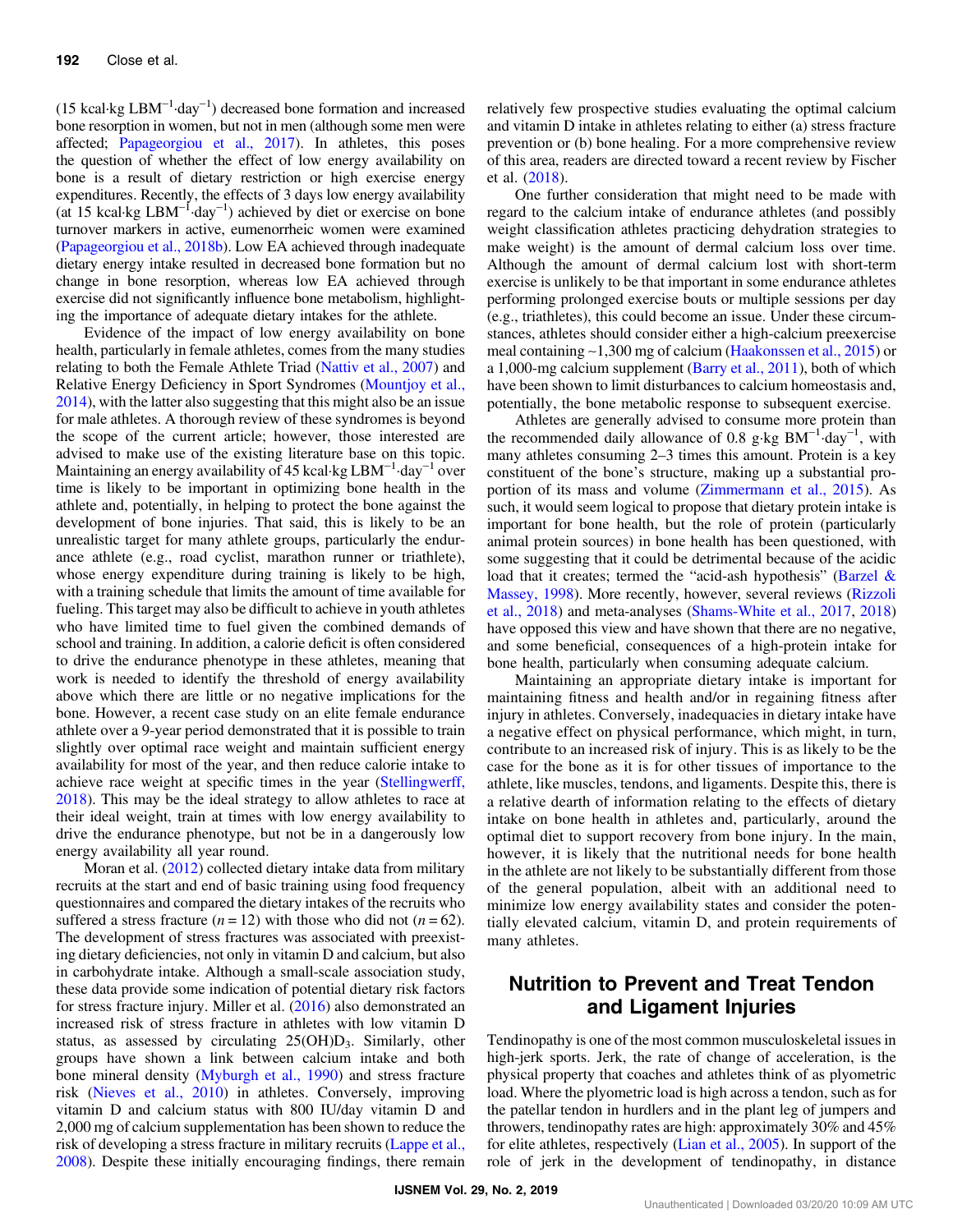runners, where jerk across the patellar tendon is lower, patellar tendinopathy rates are similarly lower <15%, whereas Achilles tendinopathy rates rise to ∼55% ([Knobloch et al., 2008](#page-7-0)).

Given that the volume of high-jerk movements increases in elite athletes, interventions to prevent or treat tendinopathies would have a significant impact on elite performance. The goal of any intervention to treat tendinopathy is to increase the content of directionally oriented collagen and the density of cross-links within the protein to increase the tensile strength of the tendon. The most common intervention to treat tendinopathy is loading. The realization that tendons are dynamic tissues that respond to load began when the Kjaer laboratory demonstrated an increase in tendon collagen synthesis, in the form of increased collagen propeptides in the peritendinous space 72 hr after exercise [\(Langberg et al., 1999\)](#page-7-0). They followed this up using stable isotope infusion to show that tendon collagen synthesis doubled within the first 24 hr after exercise [\(Miller et al., 2007](#page-8-0)). Therefore, loading can increase collagen synthesis, and this may contribute to the beneficial effects of loading on tendinopathy. Recently, combining loading with nutritional interventions has been proposed to further improve collagen synthesis [\(Shaw et al., 2017](#page-9-0)) and promote tendon and ligament healing [\(Baar, 2018\)](#page-6-0), and this possibility will be discussed below.

#### Vitamin C

Nutrition has been recognized as being essential for collagen synthesis and tendon health for over 200 years. In the first controlled nutritional trial ever recorded (1747 AD), the Scot James Lind fed 12 sailors with scurvy one of six different interventions: no treatment, quart of cider, "twenty-five gulls" of vitriol, six spoonfuls of vinegar, half a pint of seawater, or two oranges and one lemon [\(Lind, 1757](#page-8-0)). The two sailors given the oranges and lemon recovered within 6 days; however, the relationship between the citrus fruit and scurvy continued to be debated for over 150 years. In 1959, Jerome Gross showed that guinea pigs on a vitamin C deficient diet did not synthesize collagen at a detectable level [\(Gross, 1959\)](#page-7-0), making the molecular connection between vitamin C and scurvy. The requirement for vitamin C in the synthesis of collagen comes from its role in the regulation of prolyl hydroxylase activity [\(Mussini et al., 1967](#page-8-0)), an enzyme required for collagen cross-linking and export from the endoplasmic reticulum. As vitamin C is consumed in the hydroxylation reaction, and humans lack the L-gulono-γ-lactone oxidase enzyme required for the last step in the synthesis of vitamin C ([Drouin et al., 2011](#page-7-0)), we need to consume 46 mg/day to maintain normal collagen synthesis. Even though a basal level of vitamin C is required for collagen synthesis, whether exceeding this value results in a concomitant increase in collagen synthesis has yet to be determined. Therefore, currently, there is no evidence that increasing vitamin C intake will increase collagen synthesis and prevent tendon injuries.

### Copper

Similar to vitamin C, copper is also required for enzymatic crosslinking of collagen through its role as a cofactor for the enzyme lysyl oxidase [\(Kagan & Li, 2003](#page-7-0)). Like vitamin C, copper deficiency leads to impaired mechanical function of collagencontaining tissues, such as bone [\(Jonas et al., 1993\)](#page-7-0), leading to an increase in fractures in people with copper deficiency [\(Paterson,](#page-8-0) [1988](#page-8-0)). However, the beneficial effects of copper are only seen in the transition from deficiency to sufficiency [\(Opsahl et al., 1982](#page-8-0)). There is no further increase in collagen function with increasing

doses of copper. Therefore, the goal for copper intake should approximate the RDA of ~1 mg⋅kg<sup>-1</sup>⋅day<sup>-1</sup>.

#### Glycine

Fibrillar collagens are a repeating tripeptide of glycine-X-proline/ hydroxyproline, where X represents any amino acid other than glycine and proline. This sequence allows collagen to form the tight triple helix that gives the protein its mechanical strength. Because of the importance of glycine, some researchers have hypothesized that increasing dietary glycine would have a beneficial effect on tendon healing. Vieira et al.  $(2015a)$  $(2015a)$  $(2015a)$  showed that 21 days after a collagenase injury to the Achilles tendon, rats on a diet containing 5% glycine demonstrated increased collagen and glycosaminoglycan content as well as mechanical strength. The authors repeated the results in a follow-up study [\(Vieira et al., 2015b\)](#page-9-0), suggesting that glycine may aide in the recovery of tendon function after injury. However, consuming a diet where 5% of the calories come from glycine is not realistic in an athletic population.

#### Gelatin/Hydrolyzed Collagen

Another potential source of the amino acids found in collagen is gelatin or hydrolyzed collagen. Gelatin is created by boiling the skin, bones, tendons, and ligaments of cattle, pigs, and fish. Boiling releases large molecular weight (>100 kDa) proteins that show limited solubility in water and form a gel after heating. Further chemical or enzymatic hydrolysis of gelatin breaks the protein into smaller peptides that are soluble in water and no longer form a gel. Because both gelatin and hydrolyzed collagen are derived from collagen, they are rich in glycine, proline, hydroxylysine, and hydroxyproline [\(Shaw et al., 2017\)](#page-9-0). As would be expected from a dietary intervention that increases collagen synthesis, consumption of 10 g of hydrolyzed collagen in a randomized, double-blinded, placebo-controlled study in athletes decreased knee pain from standing and walking [\(Clark et al., 2008\)](#page-7-0). The decrease in knee pain could be the result of an improvement in collagen synthesis of the cartilage within the knee since cartilage thickness, measured using gadolinium labeled magnetic resonance imaging, increases with long-term con-sumption of 10 g of hydrolyzed collagen [\(McAlindon et al., 2011](#page-8-0)). The role of gelatin consumption in collagen synthesis was directly tested by Shaw et al. [\(2017\)](#page-9-0). In this randomized, double-blinded, placebo-controlled, crossover-designed study, subjects who consumed 15 g of gelatin showed twice the collagen synthesis, measured through serum propeptide levels, as either a placebo or a 5-g group. Furthermore, when serum from subjects fed either gelatin or collagen is added to engineered ligaments, the engineered ligaments demonstrate more than twofold greater mechanics and collagen content (Avey and Baar unpublished; Figure [1\)](#page-6-0). Even though bathing the engineered ligaments in serum rich in procollagen amino acids provides a beneficial effect, this is a far cry from what would be seen in people. However, these data suggest that consuming gelatin or hydrolyzed collagen may increase collagen synthesis and potentially decrease injury rate in athletes.

#### Other Nutrients

There is a myriad of other nutrients that are purported to improve tendon/ligament function, including turmeric/curcumin, taurine, arginine, bromelain, or boswellic acid. These and other nutraceuticals have recently been reviewed by Fusini et al. [\(2016](#page-7-0)). Interestingly, many of these nutrients are thought to decrease inflammation, and the role of inflammation in tendinopathy in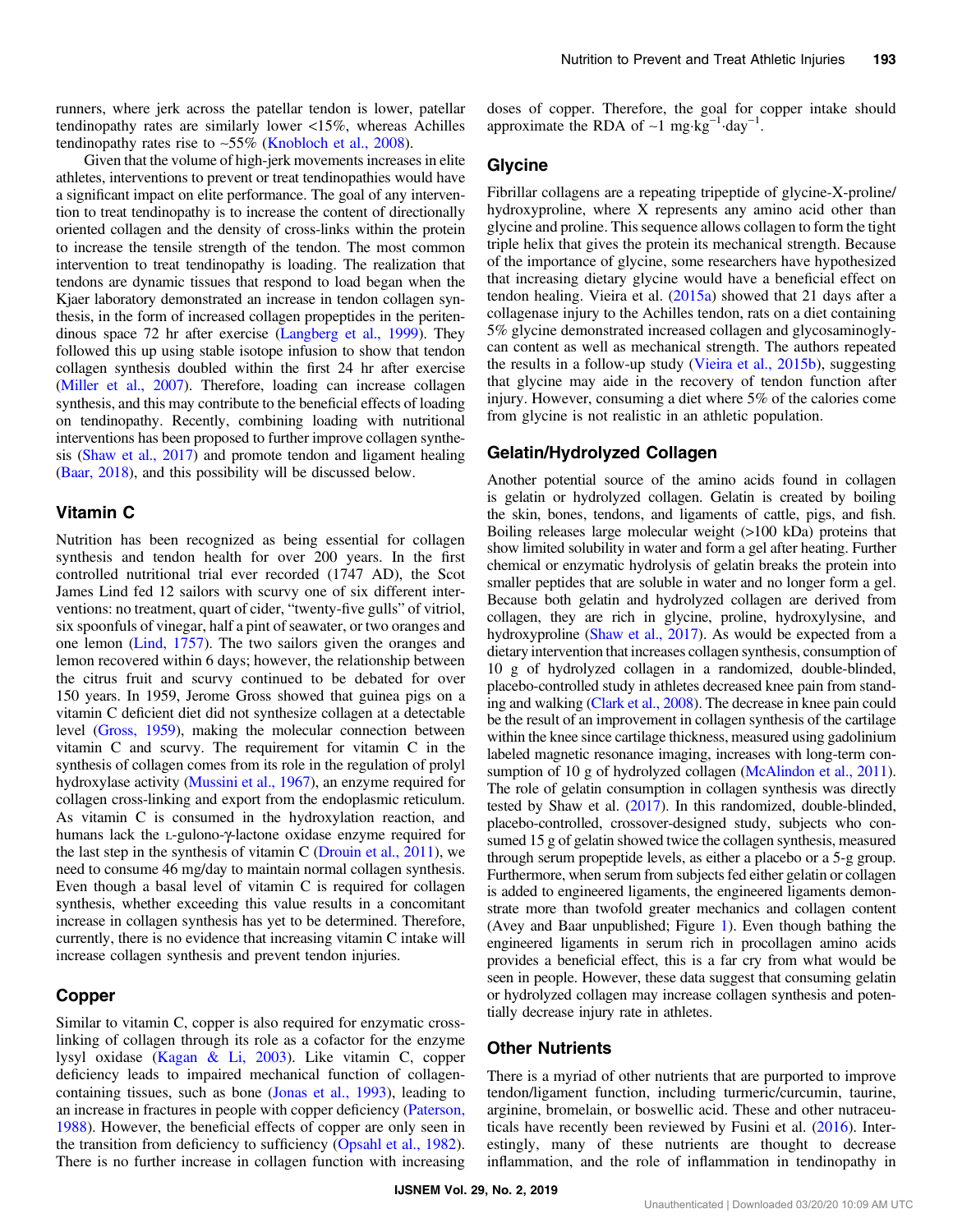<span id="page-6-0"></span>

Figure 1 — Effect of serum isolated from an athlete before (open bars) or 1 hr after (gray bars) consuming 15 g of either gelatin or hydrolyzed collagen and vitamin C on both (a) modulus (stiffness) and (b) percent collagen.

elite athletes remains controversial ([Peeling et al., 2018](#page-8-0)). Therefore, future work is needed to validate these purported nutraceuticals in the prevention or treatment of tendon or ligament injuries.

## **Conclusions**

Although injuries are going to happen in athletes, there are several nutrition solutions that can be implemented to reduce the risk and decrease recovery time. To reduce the risk of injury, it is crucial that athletes do not have chronic low energy availability, as this is a major risk factor for bone injuries. Cycling energy intake throughout the year to allow race weight to be achieved, while achieving adequate energy availability away from competitions, may be the most effective strategy. It is also crucial for bone, muscle, tendon, and ligament health to ensure that there are no dietary deficiencies, especially low protein intake or inadequate vitamin C, D, copper, n-3 PUFA, or calcium. This highlights the importance of athletes having access to qualified nutrition support to help them achieve their goals without compromising health. If an injury does occur, one of the key considerations during the injury is to ensure excessive lean muscle mass is not lost and that sufficient energy is consumed to allow repair, without significantly increasing body fat. It is crucial to understand the change in energy demands and, at the same time, ensure sufficient protein is consumed for repair, especially since the muscle could become anabolic resistant. In terms of tendon health, there is a growing interest in the role of gelatin to increase collagen synthesis. Studies are now showing that gelatin supplementation can improve cartilage thickness and decrease knee pain, and may reduce the risk of injury or accelerate return to play, providing both a prophylactic and therapeutic treatment for tendon, ligament, and, potentially, bone health. It should finally be emphasized that, where possible, all of these nutritional solutions should be explored in a "food first" manner, rather than a reliance on supplements ([Peeling et al., 2018\)](#page-8-0). Where supplementation is deemed necessary (e.g., diagnosed vitamin D deficiencies), athletes should seek appropriate advice from qualified staff with up-to-date knowledge of supplement contamination and anti-doping regulations. Last but not least, more human-based research is needed, ideally in elite athlete populations, on the possible benefits of some macro- and micronutrients in the prevention or boosted recovery of injured athletes. Given that placebocontrolled, randomized control trials are exceptionally difficult to perform in elite athletes (no athlete would want to be in a placebo group if there is a potential of benefit of an intervention, combined with the fact that the time course and pathology of the same injuries are often very different), it is important that high-quality case studies are now published in elite athletes to help to develop an evidence base for interventions.

#### Acknowledgments

All authors contributed equally to the manuscript, with each author writing specific sections and all authors editing the final manuscript prior to final submission. They also declare no conflicts of interest related to this manuscript.

#### References

- Baar, K. (2018). Stress relaxation and targeted nutrition to treat patellar tendinopathy. International Journal of Sport Nutrition and Exercise Metabolism, 1–18. doi[:10.1123/ijsnem.2018-0231](https://doi.org/10.1123/ijsnem.2018-0231)
- Barry, D.W., Hansen, K.C., van Pelt, R.E., Witten, M., Wolfe, P., & Kohrt, W.M. (2011). Acute calcium ingestion attenuates exercise-induced disruption of calcium homeostasis. Medicine & Science in Sports & Exercise, 43, 617–623. PubMed ID: [20798655](http://www.ncbi.nlm.nih.gov/pubmed/20798655?dopt=Abstract) doi[:10.1249/MSS.](https://doi.org/10.1249/MSS.0b013e3181f79fa8) [0b013e3181f79fa8](https://doi.org/10.1249/MSS.0b013e3181f79fa8)
- Barzel, U.S., & Massey, L.K. (1998). Excess dietary protein can adversely affect bone. Journal of Nutrition, 128, 1051–1053. PubMed ID: [9614169](http://www.ncbi.nlm.nih.gov/pubmed/9614169?dopt=Abstract) doi[:10.1093/jn/128.6.1051](https://doi.org/10.1093/jn/128.6.1051)
- Bell, P.G., Walshe, I.H., Davison, G.W., Stevenson, E.J., & Howatson, G. (2015). Recovery facilitation with Montmorency cherries following high-intensity, metabolically challenging exercise. Applied Physiology, Nutrition, and Metabolism, 40, 414–423. PubMed ID: [25794236](http://www.ncbi.nlm.nih.gov/pubmed/25794236?dopt=Abstract) doi:[10.1139/apnm-2014-0244](https://doi.org/10.1139/apnm-2014-0244)
- Bennell, K., Matheson, G., Meeuwisse, W., & Brukner, P. (1999). Risk factors for stress fractures. Sports Medicine, 28, 91–122. PubMed ID: [10492029](http://www.ncbi.nlm.nih.gov/pubmed/10492029?dopt=Abstract) doi:[10.2165/00007256-199928020-00004](https://doi.org/10.2165/00007256-199928020-00004)
- Blacker, S.D., Williams, N.C., Fallowfield, J.L., Bilzon, J., & Willems, M.E. (2010). Carbohydrate vs. protein supplementation for recovery of neuromuscular function following prolonged load carriage. Journal of the International Society of Sports Nutrition, 7, 2. PubMed ID: [20157419](http://www.ncbi.nlm.nih.gov/pubmed/20157419?dopt=Abstract) doi:[10.1186/1550-2783-7-2](https://doi.org/10.1186/1550-2783-7-2)
- Buckley, J.D., Thomson, R.L., Coates, A.M., Howe, P.R., DeNichilo, M.O., & Rowney, M.K. (2010). Supplementation with a whey protein hydrolysate enhances recovery of muscle force-generating capacity following eccentric exercise. Journal of Science and Medicine in Sport, 13, 178-181. PubMed ID: [18768358](http://www.ncbi.nlm.nih.gov/pubmed/18768358?dopt=Abstract) doi[:10.1016/j.jsams.](https://doi.org/10.1016/j.jsams.2008.06.007) [2008.06.007](https://doi.org/10.1016/j.jsams.2008.06.007)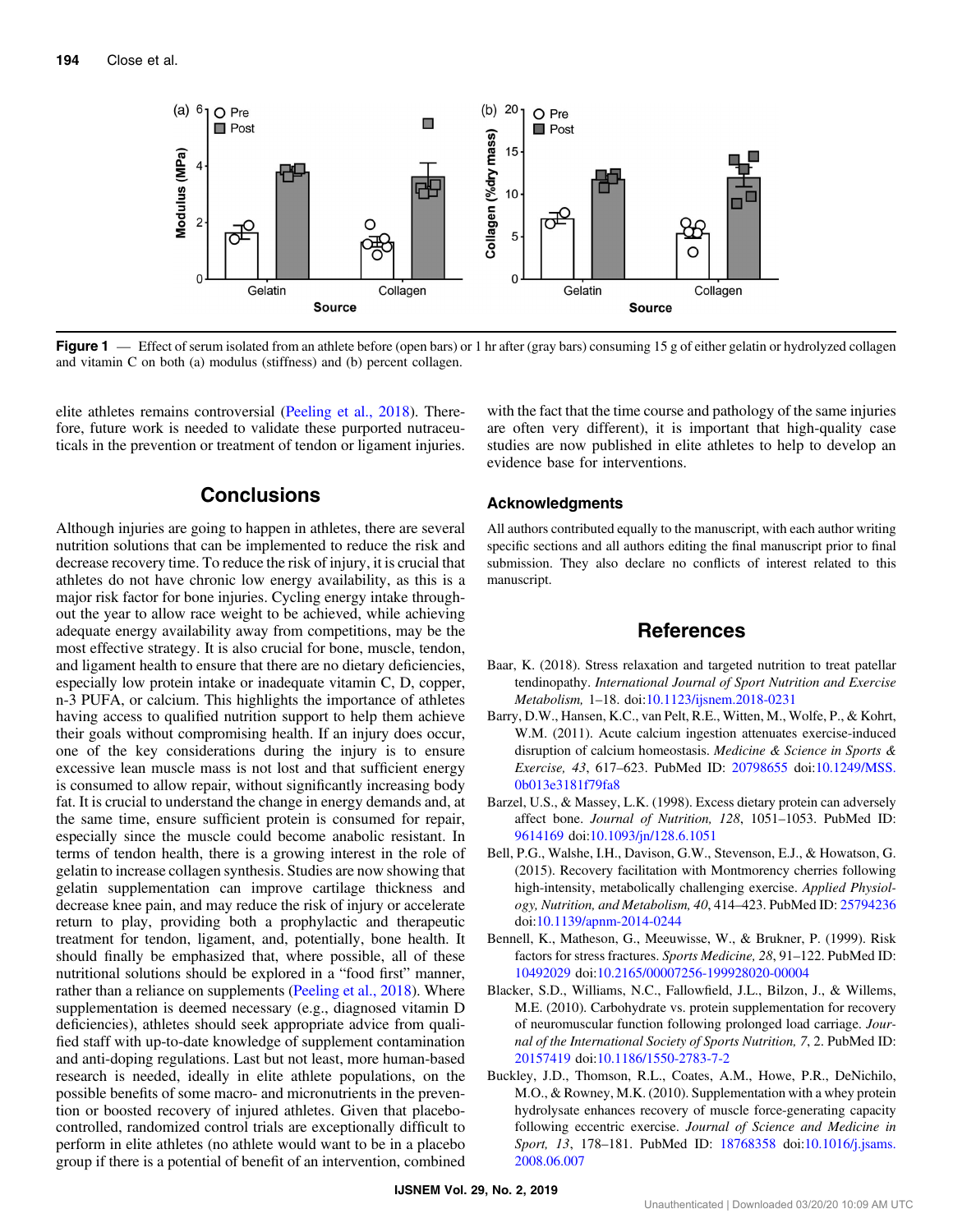- <span id="page-7-0"></span>Clark, K.L., Sebastianelli, W., Flechsenhar, K.R., Aukermann, D.F., Meza, F., Millard, R.L., ::: Albert, A. (2008). 24-Week study on the use of collagen hydrolysate as a dietary supplement in athletes with activityrelated joint pain. Current Medical Research & Opinion, 24, 1485– 1496. PubMed ID: [18416885](http://www.ncbi.nlm.nih.gov/pubmed/18416885?dopt=Abstract) doi:[10.1185/030079908X291967](https://doi.org/10.1185/030079908X291967)
- Close, G.L., Ashton, T., McArdle, A., & Maclaren, D.P. (2005). The emerging role of free radicals in delayed onset muscle soreness and contraction-induced muscle injury. Comparative Biochemistry and Physiology—Part A: Molecular & Integrative Physiology, 142, 257–266. PubMed ID: [16153865](http://www.ncbi.nlm.nih.gov/pubmed/16153865?dopt=Abstract) doi:[10.1016/j.cbpa.2005.08.005](https://doi.org/10.1016/j.cbpa.2005.08.005)
- Cobley, J.N., McHardy, H., Morton, J.P., Nikolaidis, M.G., & Close, G.L. (2015). Influence of vitamin C and vitamin E on redox signaling: Implications for exercise adaptations. Free Radical Biology & Medicine, 84, 65–76. PubMed ID: [25841784](http://www.ncbi.nlm.nih.gov/pubmed/25841784?dopt=Abstract) doi:[10.1016/j.freeradbiomed.](https://doi.org/10.1016/j.freeradbiomed.2015.03.018) [2015.03.018](https://doi.org/10.1016/j.freeradbiomed.2015.03.018)
- Cockburn, E., Stevenson, E., Hayes, P.R., Robson-Ansley, P., & Howatson, G. (2010). Effect of milk-based carbohydrate-protein supplement timing on the attenuation of exercise-induced muscle damage. Applied Physiology, Nutrition, and Metabolism, 35, 270– 277. PubMed ID: [20555370](http://www.ncbi.nlm.nih.gov/pubmed/20555370?dopt=Abstract) doi:[10.1139/H10-017](https://doi.org/10.1139/H10-017)
- DiLorenzo, F.M., Drager, C.J., & Rankin, J.W. (2014). Docosahexaenoic acid affects markers of inflammation and muscle damage after eccentric exercise. The Journal of Strength and Conditioning Research, 28, 2768–2774. PubMed ID: [25029008](http://www.ncbi.nlm.nih.gov/pubmed/25029008?dopt=Abstract) doi[:10.1519/](https://doi.org/10.1519/JSC.0000000000000617) [JSC.0000000000000617](https://doi.org/10.1519/JSC.0000000000000617)
- Drouin, G., Godin, J.R., & Page, B. (2011). The genetics of vitamin C loss in vertebrates. Current Genomics, 12, 371–378. PubMed ID: [22294879](http://www.ncbi.nlm.nih.gov/pubmed/22294879?dopt=Abstract) doi:[10.2174/138920211796429736](https://doi.org/10.2174/138920211796429736)
- Edouard, P., Branco, P., & Alonso, J.M. (2016). Muscle injury is the principal injury type and hamstring muscle injury is the first injury diagnosis during top-level international athletics championships between 2007 and 2015. British Journal of Sports Medicine, 50, 619–630. PubMed ID: [26887415](http://www.ncbi.nlm.nih.gov/pubmed/26887415?dopt=Abstract) doi[:10.1136/bjsports-2015-095559](https://doi.org/10.1136/bjsports-2015-095559)
- Edouard, P., Feddermann-Demont, N., Alonso, J.M., Branco, P., & Junge, A. (2015). Sex differences in injury during top-level international athletics championships: Surveillance data from 14 championships between 2007 and 2014. British Journal of Sports Medicine, 49, 472–477. PubMed ID: [25618889](http://www.ncbi.nlm.nih.gov/pubmed/25618889?dopt=Abstract) doi:[10.1136/](https://doi.org/10.1136/bjsports-2014-094316) [bjsports-2014-094316](https://doi.org/10.1136/bjsports-2014-094316)
- Feddermann-Demont, N., Junge, A., Edouard, P., Branco, P., & Alonso, J.M. (2014). Injuries in 13 international Athletics championships between 2007–2012. British Journal of Sports Medicine, 48, 513– 522. PubMed ID: [24620039](http://www.ncbi.nlm.nih.gov/pubmed/24620039?dopt=Abstract) doi:[10.1136/bjsports-2013-093087](https://doi.org/10.1136/bjsports-2013-093087)
- Fischer, V., Haffner-Luntzer, M., Amling, M., & Ignatius, A. (2018). Calcium and vitamin D in bone fracture healing and post-traumatic bone turnover. European Cells & Materials, 35, 365–385. PubMed ID: [29931664](http://www.ncbi.nlm.nih.gov/pubmed/29931664?dopt=Abstract) doi[:10.22203/eCM.v035a25](https://doi.org/10.22203/eCM.v035a25)
- Frankenfield, D. (2006). Energy expenditure and protein requirements after traumatic injury. Nutrition in Clinical Practice, 21, 430–437. PubMed ID: [16998142](http://www.ncbi.nlm.nih.gov/pubmed/16998142?dopt=Abstract) doi:[10.1177/0115426506021005430](https://doi.org/10.1177/0115426506021005430)
- Fredericson, M., Chew, K., Ngo, J., Cleek, T., Kiratli, J., & Cobb, K. (2007). Regional bone mineral density in male athletes: A comparison of soccer players, runners and controls. British Journal of Sports Medicine, 41, 664–668. PubMed ID: [17473003](http://www.ncbi.nlm.nih.gov/pubmed/17473003?dopt=Abstract) doi:[10.1136/bjsm.](https://doi.org/10.1136/bjsm.2006.030783) [2006.030783](https://doi.org/10.1136/bjsm.2006.030783)
- Fusini, F., Bisicchia, S., Bottegoni, C., Gigante, A., Zanchini, F., & Busilacchi, A. (2016). Nutraceutical supplement in the management of tendinopathies: A systematic review. Muscles, Ligaments and Tendons Journal, 6, 48–57. PubMed ID: [27331031](http://www.ncbi.nlm.nih.gov/pubmed/27331031?dopt=Abstract)
- Gillen, J.B., Trommelen, J., Wardenaar, F.C., Brinkmans, N.Y., Versteegen, J.J., Jonvik, K.L., ... van Loon, L.J. (2017). Dietary protein intake and distribution patterns of well-trained Dutch athletes. International

Journal of Sport Nutrition and Exercise Metabolism, 27, 105–114. PubMed ID: [27710150](http://www.ncbi.nlm.nih.gov/pubmed/27710150?dopt=Abstract) doi[:10.1123/ijsnem.2016-0154](https://doi.org/10.1123/ijsnem.2016-0154)

- Glover, E.I., Phillips, S.M., Oates, B.R., Tang, J.E., Tarnopolsky, M.A., Selby, A., ... Rennie, M.J. (2008). Immobilization induces anabolic resistance in human myofibrillar protein synthesis with low and high dose amino acid infusion. The Journal of Physiology, 586, 6049– 6061. PubMed ID: [18955382](http://www.ncbi.nlm.nih.gov/pubmed/18955382?dopt=Abstract) doi[:10.1113/jphysiol.2008.160333](https://doi.org/10.1113/jphysiol.2008.160333)
- Gross, J. (1959). Studies on the formation of collagen. IV. Effect of vitamin C deficiency on the neutral salt-extractible collagen of skin. Journal of Experimental Medicine, 109, 557–569. PubMed ID: [13654628](http://www.ncbi.nlm.nih.gov/pubmed/13654628?dopt=Abstract) doi:[10.1084/jem.109.6.557](https://doi.org/10.1084/jem.109.6.557)
- Haakonssen, E.C., Ross, M.L., Knight, E.J., Cato, L.E., Nana, A., Wluka, A.E., ... Burke, L.M. (2015). The effects of a calcium-rich preexercise meal on biomarkers of calcium homeostasis in competitive female cyclists: A randomised crossover trial. PLoS ONE, 10, e0123302. PubMed ID: [25970439](http://www.ncbi.nlm.nih.gov/pubmed/25970439?dopt=Abstract) doi[:10.1371/journal.pone.0123302](https://doi.org/10.1371/journal.pone.0123302)
- Hespel, P., Op't Eijnde, B., Van Leemputte, M., Urso, B., Greenhaff, P.L., Labarque, V., ... Richter, E.A. (2001). Oral creatine supplementation facilitates the rehabilitation of disuse atrophy and alters the expression of muscle myogenic factors in humans. The Journal of Physiology, 536, 625–633. PubMed ID: [11600695](http://www.ncbi.nlm.nih.gov/pubmed/11600695?dopt=Abstract) doi:[10.1111/j.](https://doi.org/10.1111/j.1469-7793.2001.0625c.xd) [1469-7793.2001.0625c.xd](https://doi.org/10.1111/j.1469-7793.2001.0625c.xd)
- Ihle, R., & Loucks, A.B. (2004). Dose-response relationships between energy availability and bone turnover in young exercising women. Journal of Bone and Mineral Research, 19, 1231–1240. PubMed ID: [15231009](http://www.ncbi.nlm.nih.gov/pubmed/15231009?dopt=Abstract) doi:[10.1359/JBMR.040410](https://doi.org/10.1359/JBMR.040410)
- Impey, S.G., Hearris, M.A., Hammond, K.M., Bartlett, J.D., Louis, J., Close, G.L., & Morton, J.P. (2018). Fuel for the work required: A theoretical framework for carbohydrate periodization and the glycogen threshold hypothesis. Sports Medicine, 48(5), 1031– 1048. PubMed ID: [29453741](http://www.ncbi.nlm.nih.gov/pubmed/29453741?dopt=Abstract) doi[:10.1007/s40279-018-0867-7](https://doi.org/10.1007/s40279-018-0867-7)
- Johnston, A.P., Burke, D.G., MacNeil, L.G., & Candow, D.G. (2009). Effect of creatine supplementation during cast-induced immobilization on the preservation of muscle mass, strength, and endurance. The Journal of Strength and Conditioning Research, 23, 116–120. PubMed ID: [19130643](http://www.ncbi.nlm.nih.gov/pubmed/19130643?dopt=Abstract) doi:[10.1519/JSC.0b013e31818efbcc](https://doi.org/10.1519/JSC.0b013e31818efbcc)
- Jonas, J., Burns, J., Abel, E.W., Cresswell, M.J., Strain, J.J., & Paterson, C.R. (1993). Impaired mechanical strength of bone in experimental copper deficiency. Annals of Nutrition & Metabolism, 37, 245–252. PubMed ID: [8311418](http://www.ncbi.nlm.nih.gov/pubmed/8311418?dopt=Abstract) doi[:10.1159/000177774](https://doi.org/10.1159/000177774)
- Kagan, H.M., & Li, W. (2003). Lysyl oxidase: Properties, specificity, and biological roles inside and outside of the cell. Journal of Cellular Biochemistry, 88, 660–672. PubMed ID: [12577300](http://www.ncbi.nlm.nih.gov/pubmed/12577300?dopt=Abstract) doi[:10.1002/jcb.](https://doi.org/10.1002/jcb.10413) [10413](https://doi.org/10.1002/jcb.10413)
- Knobloch, K., Yoon, U., & Vogt, P.M. (2008). Acute and overuse injuries correlated to hours of training in master running athletes. Foot & Ankle International, 29, 671–676. PubMed ID: [18785416](http://www.ncbi.nlm.nih.gov/pubmed/18785416?dopt=Abstract) doi:[10.](https://doi.org/10.3113/FAI.2008.0671) [3113/FAI.2008.0671](https://doi.org/10.3113/FAI.2008.0671)
- Langberg, H., Skovgaard, D., Petersen, L.J., Bulow, J., & Kjaer, M. (1999). Type I collagen synthesis and degradation in peritendinous tissue after exercise determined by microdialysis in humans. The Journal of Physiology, 521, 299–306. doi:[10.1111/j.1469-7793.](https://doi.org/10.1111/j.1469-7793.1999.00299.x) [1999.00299.x](https://doi.org/10.1111/j.1469-7793.1999.00299.x)
- Lappe, J., Cullen, D., Haynatzki, G., Recker, R., Ahlf, R., & Thompson, K. (2008). Calcium and vitamin D supplementation decreases incidence of stress fractures in female navy recruits. Journal of Bone and Mineral Research, 23, 741–749. PubMed ID: [18433305](http://www.ncbi.nlm.nih.gov/pubmed/18433305?dopt=Abstract) doi:[10.](https://doi.org/10.1359/jbmr.080102) [1359/jbmr.080102](https://doi.org/10.1359/jbmr.080102)
- Lian, O.B., Engebretsen, L., & Bahr, R. (2005). Prevalence of jumper's knee among elite athletes from different sports: A cross-sectional study. American Journal of Sports Medicine, 33, 561–567. PubMed ID: [15722279](http://www.ncbi.nlm.nih.gov/pubmed/15722279?dopt=Abstract) doi[:10.1177/0363546504270454](https://doi.org/10.1177/0363546504270454)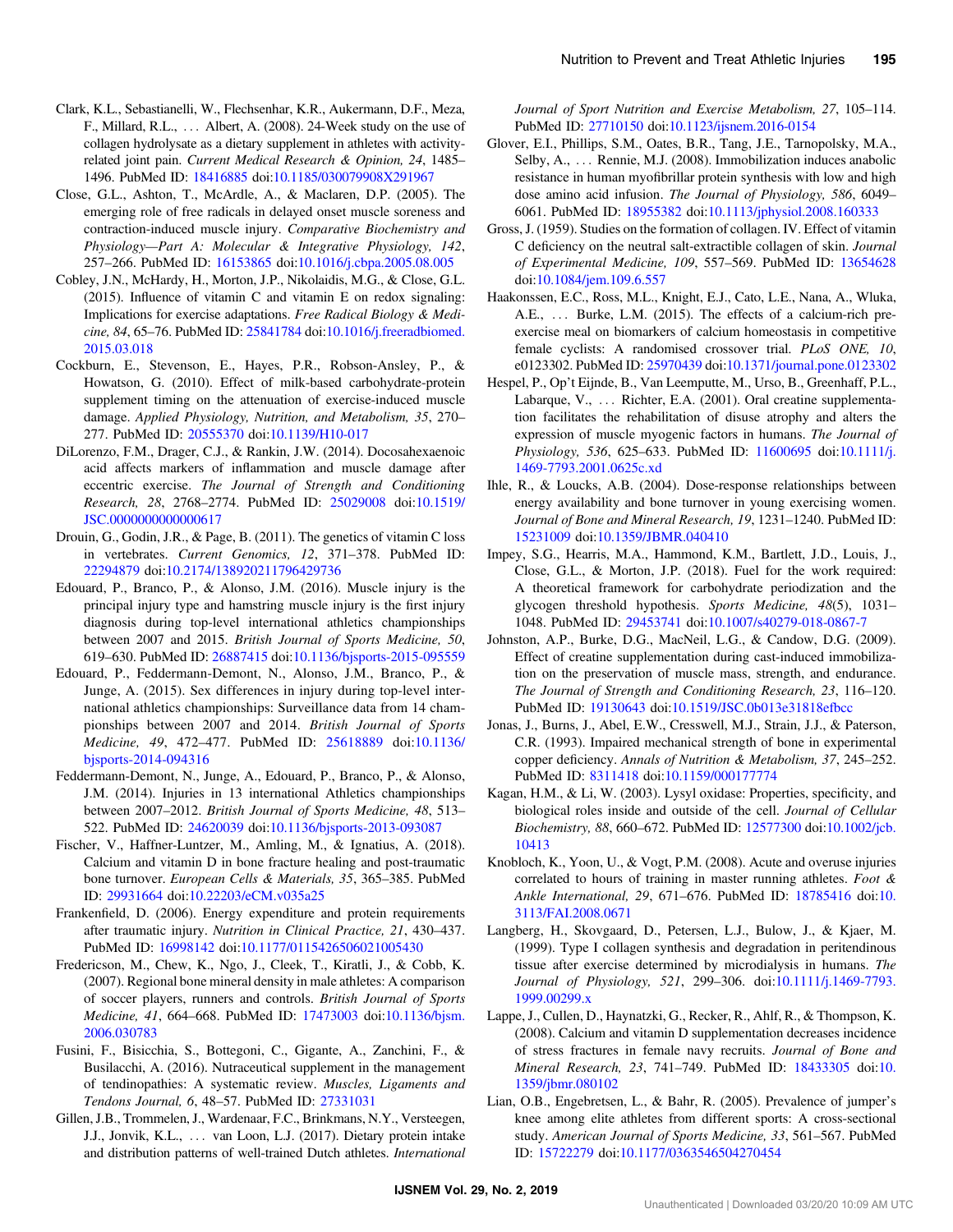- <span id="page-8-0"></span>Lind, J. (1757). A treatise on the scurvy (2nd ed.). London, UK: A. Millar.
- Macnaughton, L.S., Wardle, S.L., Witard, O.C., McGlory, C., Hamilton, D.L., Jeromson, S., ... Tipton, K.D. (2016). The response of muscle protein synthesis following whole-body resistance exercise is greater following 40 g than 20 g of ingested whey protein. Physiological Reports, 4(15), e12893. PubMed ID: [27511985](http://www.ncbi.nlm.nih.gov/pubmed/27511985?dopt=Abstract) doi:[10.14814/phy2.](https://doi.org/10.14814/phy2.12893) [12893](https://doi.org/10.14814/phy2.12893)
- Marques, C.G., Santos, V.C., Levada-Pires, A.C., Jacintho, T.M., Gorjao, R., Pithon-Curi, T.C., & Cury-Boaventura, M.F. (2015). Effects of DHA-rich fish oil supplementation on the lipid profile, markers of muscle damage, and neutrophil function in wheelchair basketball athletes before and after acute exercise. Applied Physiology, Nutrition, and Metabolism, 40, 596–604. PubMed ID: [25942100](http://www.ncbi.nlm.nih.gov/pubmed/25942100?dopt=Abstract) doi:[10.](https://doi.org/10.1139/apnm-2014-0140) [1139/apnm-2014-0140](https://doi.org/10.1139/apnm-2014-0140)
- McAlindon, T.E., Nuite, M., Krishnan, N., Ruthazer, R., Price, L.L., Burstein, D., ... Flechsenhar, K. (2011). Change in knee osteoarthritis cartilage detected by delayed gadolinium enhanced magnetic resonance imaging following treatment with collagen hydrolysate: A pilot randomized controlled trial. Osteoarthritis Cartilage, 19, 399– 405. PubMed ID: [21251991](http://www.ncbi.nlm.nih.gov/pubmed/21251991?dopt=Abstract) doi:[10.1016/j.joca.2011.01.001](https://doi.org/10.1016/j.joca.2011.01.001)
- McBryde, A.M., Jr. (1985). Stress fractures in runners. Clinical Sports Medicine, 4, 737–752.
- McGlory, C., Galloway, S.D., Hamilton, D.L., McClintock, C., Breen, L., Dick, J.R., ... Tipton, K.D. (2014). Temporal changes in human skeletal muscle and blood lipid composition with fish oil supplementation. Prostaglandins, Leukotrienes & Essential Fatty Acids, 90, 199–206. doi[:10.1016/j.plefa.2014.03.001](https://doi.org/10.1016/j.plefa.2014.03.001)
- Mettler, S., Mitchell, N., & Tipton, K.D. (2010). Increased protein intake reduces lean body mass loss during weight loss in athletes. Medicine & Science in Sports & Exercise, 42, 326–337. PubMed ID: [19927027](http://www.ncbi.nlm.nih.gov/pubmed/19927027?dopt=Abstract) doi:[10.1249/MSS.0b013e3181b2ef8e](https://doi.org/10.1249/MSS.0b013e3181b2ef8e)
- Miller, B.F., Hansen, M., Olesen, J.L., Schwarz, P., Babraj, J.A., Smith, K., ... Kjaer, M. (2007). Tendon collagen synthesis at rest and after exercise in women. Journal of Applied Physiology, 102, 541–546. PubMed ID: [16990502](http://www.ncbi.nlm.nih.gov/pubmed/16990502?dopt=Abstract) doi:[10.1152/japplphysiol.00797.2006](https://doi.org/10.1152/japplphysiol.00797.2006)
- Miller, J.R., Dunn, K.W., Ciliberti, L.J., Jr., Patel, R.D., & Swanson, B.A. (2016). Association of vitamin D with stress fractures: A retrospective cohort study. The Journal of Foot & Ankle Surgery, 55, 117–120. PubMed ID: [26419854](http://www.ncbi.nlm.nih.gov/pubmed/26419854?dopt=Abstract) doi:[10.1053/j.jfas.2015.08.002](https://doi.org/10.1053/j.jfas.2015.08.002)
- Milsom, J., Barreira, P., Burgess, D.J., Iqbal, Z., & Morton, J.P. (2014). Case study: Muscle atrophy and hypertrophy in a premier league soccer player during rehabilitation from ACL injury. International Journal of Sport Nutrition and Exercise Metabolism, 24, 543–552. PubMed ID: [24458224](http://www.ncbi.nlm.nih.gov/pubmed/24458224?dopt=Abstract) doi:[10.1123/ijsnem.2013-0209](https://doi.org/10.1123/ijsnem.2013-0209)
- Moran, D.S., Heled, Y., Arbel, Y., Israeli, E., Finestone, A.S., Evans, R.K., & Yanovich, R. (2012). Dietary intake and stress fractures among elite male combat recruits. Journal of the International Society of Sports Nutrition, 9, 6. PubMed ID: [22413851](http://www.ncbi.nlm.nih.gov/pubmed/22413851?dopt=Abstract) doi[:10.1186/1550-](https://doi.org/10.1186/1550-2783-9-6) [2783-9-6](https://doi.org/10.1186/1550-2783-9-6)
- Morton, R.W., Murphy, K.T., McKellar, S.R., Schoenfeld, B.J., Henselmans, M., Helms, E., ::: Phillips, S.M. (2018). A systematic review, meta-analysis and meta-regression of the effect of protein supplementation on resistance training-induced gains in muscle mass and strength in healthy adults. British Journal of Sports Medicine, 52, 376–384. PubMed ID: [28698222](http://www.ncbi.nlm.nih.gov/pubmed/28698222?dopt=Abstract)
- Mountjoy, M., Sundgot-Borgen, J., Burke, L., Carter, S., Constantini, N., Lebrun, C.,  $\dots$  Ljungqvist, A. (2014). The IOC consensus statement: Beyond the female athlete triad—Relative Energy Deficiency in Sport (RED-S). British Journal of Sports Medicine, 48, 491–497. PubMed ID: [24620037](http://www.ncbi.nlm.nih.gov/pubmed/24620037?dopt=Abstract) doi[:10.1136/bjsports-2014-093502](https://doi.org/10.1136/bjsports-2014-093502)
- Mussini, E., Hutton, J.J., Jr., & Udenfriend, S. (1967). Collagen proline hydroxylase in wound healing, granuloma formation, scurvy, and

growth. Science, 157, 927–929. PubMed ID: [4378050](http://www.ncbi.nlm.nih.gov/pubmed/4378050?dopt=Abstract) doi[:10.1126/](https://doi.org/10.1126/science.157.3791.927) [science.157.3791.927](https://doi.org/10.1126/science.157.3791.927)

- Myburgh, K.H., Hutchins, J., Fataar, A.B., Hough, S.F., & Noakes, T.D. (1990). Low bone density is an etiologic factor for stress fractures in athletes. Annals of Internal Medicine, 113, 754–759. PubMed ID: [1978620](http://www.ncbi.nlm.nih.gov/pubmed/1978620?dopt=Abstract) doi[:10.7326/0003-4819-113-10-754](https://doi.org/10.7326/0003-4819-113-10-754)
- Nattiv, A., Loucks, A.B., Manore, M.M., Sanborn, C.F., Sundgot-Borgen, J., Warren, M.P., and American College of Sports Medicine. (2007). American College of Sports Medicine position stand. The female athlete triad. Medicine & Science in Sports & Exercise, 39, 1867– 1882. PubMed ID: [17909417](http://www.ncbi.nlm.nih.gov/pubmed/17909417?dopt=Abstract) doi[:10.1249/mss.0b013e318149f111](https://doi.org/10.1249/mss.0b013e318149f111)
- Nieves, J.W., Melsop, K., Curtis, M., Kelsey, J.L., Bachrach, L.K., Greendale, G., ::: Sainani, K.L. (2010). Nutritional factors that influence change in bone density and stress fracture risk among young female cross-country runners. Physical Medicine and Rehabilitation, 2, 740–750.
- Nosaka, K., Sacco, P., & Mawatari, K. (2006). Effects of amino acid supplementation on muscle soreness and damage. International Journal of Sport Nutrition and Exercise Metabolism, 16, 620–635. PubMed ID: [17342883](http://www.ncbi.nlm.nih.gov/pubmed/17342883?dopt=Abstract) doi:[10.1123/ijsnem.16.6.620](https://doi.org/10.1123/ijsnem.16.6.620)
- Opsahl, W., Zeronian, H., Ellison, M., Lewis, D., Rucker, R.B., & Riggins, R.S. (1982). Role of copper in collagen cross-linking and its influence on selected mechanical properties of chick bone and tendon. Journal of Nutrition, 112, 708–716. PubMed ID: [6121843](http://www.ncbi.nlm.nih.gov/pubmed/6121843?dopt=Abstract) doi:[10.1093/jn/](https://doi.org/10.1093/jn/112.4.708) [112.4.708](https://doi.org/10.1093/jn/112.4.708)
- Owens, D.J., Allison, R., & Close, G.L. (2018). Vitamin D and the athlete: Current perspectives and new challenges. Sports Medicine, 48, 3–16. PubMed ID: [29368183](http://www.ncbi.nlm.nih.gov/pubmed/29368183?dopt=Abstract) doi:[10.1007/s40279-017-0841-9](https://doi.org/10.1007/s40279-017-0841-9)
- Owens, D.J., Sharples, A.P., Polydorou, I., Alwan, N., Donovan, T.F., Tang, J., ... Close, G.L. (2015). A systems based investigation into vitamin D and skeletal muscle repair, regeneration and hypertrophy. American Journal of Physiology—Endocrinology and Metabolism, 309, E1019–E1031. PubMed ID: [26506852](http://www.ncbi.nlm.nih.gov/pubmed/26506852?dopt=Abstract) doi:[10.1152/ajpendo.](https://doi.org/10.1152/ajpendo.00375.2015) [00375.2015](https://doi.org/10.1152/ajpendo.00375.2015)
- Owens, D.J., Twist, C., Cobley, J.N., Howatson, G., & Close, G.L. (2019). Exercise-induced muscle damage: What is it, what causes it and what are the nutritional solutions? European Journal of Sport Science, 19(1), 71–85. doi:[10.1080/17461391.2018.1505957](https://doi.org/10.1080/17461391.2018.1505957)
- Palacios, C. (2006). The role of nutrients in bone health, from A to Z. Critical Reviews in Food Science and Nutrition, 46, 621–628. PubMed ID: [17092827](http://www.ncbi.nlm.nih.gov/pubmed/17092827?dopt=Abstract) doi:[10.1080/10408390500466174](https://doi.org/10.1080/10408390500466174)
- Papageorgiou, M., Dolan, E., Elliott-Sale, K.J., & Sale, C. (2018a). Reduced energy availability: Implications for bone health in physically active populations. European Journal of Nutrition, 57, 847–859. doi[:10.1007/s00394-017-1498-8](https://doi.org/10.1007/s00394-017-1498-8)
- Papageorgiou, M., Elliott-Sale, K.J., Parsons, A., Tang, J.C.Y., Greeves, J.P., Fraser, W.D., & Sale, C. (2017). Effects of reduced energy availability on bone metabolism in women and men. Bone, 105, 191– 199. PubMed ID: [28847532](http://www.ncbi.nlm.nih.gov/pubmed/28847532?dopt=Abstract) doi:[10.1016/j.bone.2017.08.019](https://doi.org/10.1016/j.bone.2017.08.019)
- Papageorgiou, M., Martin, D., Colgan, H., Cooper, S., Greeves, J.P., Tang, J.C.Y., ... Sale, C. (2018b). Bone metabolic responses to low energy availability achieved by diet or exercise in active eumenorrheic women. Bone, 114, 181–188. doi[:10.1016/j.bone.2018.06.016](https://doi.org/10.1016/j.bone.2018.06.016)
- Pasiakos, S.M., Lieberman, H.R., & McLellan, T.M. (2014). Effects of protein supplements on muscle damage, soreness and recovery of muscle function and physical performance: A systematic review. Sports Medicine, 44, 655–670. PubMed ID: [24435468](http://www.ncbi.nlm.nih.gov/pubmed/24435468?dopt=Abstract) doi[:10.1007/](https://doi.org/10.1007/s40279-013-0137-7) [s40279-013-0137-7](https://doi.org/10.1007/s40279-013-0137-7)
- Paterson, C.R. (1988). Collagen chemistry and the brittle bone diseases. Endeavour, 12, 56–59. PubMed ID: [2458906](http://www.ncbi.nlm.nih.gov/pubmed/2458906?dopt=Abstract)
- Peeling, P., Binnie, M.J., Goods, P.S.R., Sim, M., & Burke, L.M. (2018). Evidence-based supplements for the enhancement of athletic